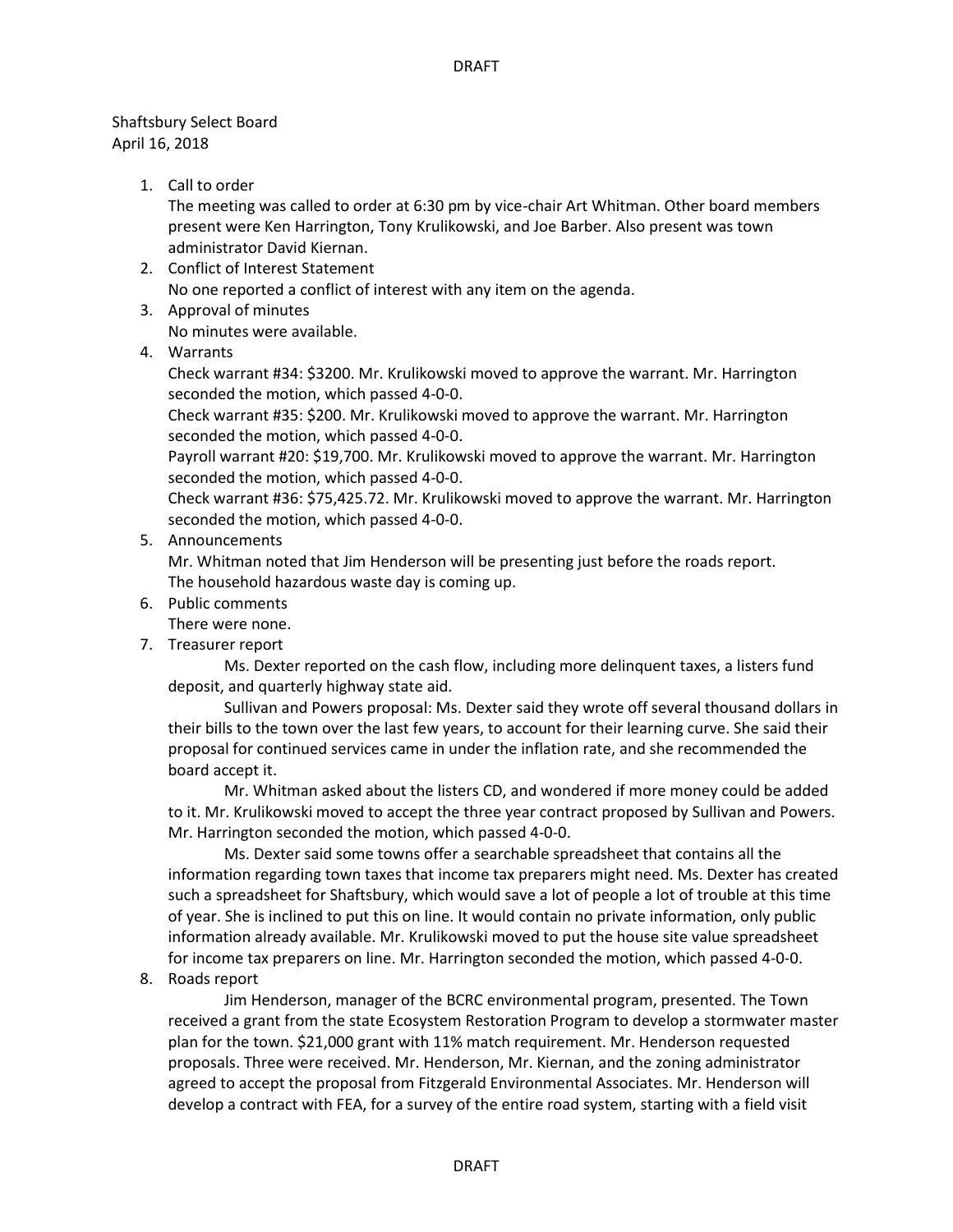with the highway foreman to the town's highest priority sites. FEA will spend a few days in the field, mapping and assessing, to come up with at least 30 problem areas. The review team will prioritize the list, after which FEA will design project implementation designs for the five highest ranking projects. Other towns in the county, also working with FEA, have been very successful in securing grants to implement these projects. Mr. Kiernan explained how the match requirement on this and other grants will be met.

Mr. Henderson described an \$8000 Better Roads grant that the Town already received to do a road erosion inventory pursuant to the Municipal Roads General Permit (MRGP). He said it made sense to hire FEA to do the inventory while they are working on the stormwater plan, as a subcontractor to BCRC.

a. Tinkham Rd. grants-in-aid

\$21,000 grant for ditching, culverts across the road, driveway culverts, 480 l.f. fabric to be finished by early June. The Town may be able to stretch this grant to other hydrologically connected roads. (But this work must be completed this fiscal year.) Mr. Henderson outlined the requirements of the MRGP said that lack of crown on town roads is Shaftsbury's largest issue.

b. Myers Rd. with VTrans.

Town is at the scoping phase now, trying to identify the subsurface issues at work.

c. White Creek Rd.

Stone pillow or French drain or new culvert will be necessary in a couple of places.

d. Glastenbury Rd.

Mr. Kiernan reported that VTrans will no longer plow upper Glastenbury Rd. anymore unless a turnaround (among other items) is provided.

Mr. Kiernan reported that he hadn't heard about the grant to pave East Rd. (which will require placing about ten culverts), nor to replace the culvert on Shaftsbury Hollow.

Board members discussed tree removal. About 200 remain to be removed.

9. Appointment of Fire Dept. Officers

Chief Vadakin submitted a list of officers approved at their last meeting: Chief Joe Vadakin,  $1^{st}$  assistant chief Mike Tayler, and  $2^{nd}$  assistant chief Ed Shewell. Mr. Krulikowski moved to approve these appointments. Mr. Harrington seconded the motion, which passed 4-0- 0.

10. Roadside mowing bid award

One bid was received, from the gentleman who has mowed for the last few years, Mr. David Hosley. \$22,500, first 2 weeks of June and first 3 weeks of September, one pass each time. Mr. Krulikowski moved to approve the bid. Mr. Harrington seconded the motion, which passed 4-0-0.

11. Town garage/transfer station update

Town will meet with MSK, Goldstone, and Russell on Tuesday this week, 2:30p. Contract is ready to be signed.

This Saturday, 10a-noon, open house at transfer station for inspection of generators and other materials for sale. Sealed bids will be accepted. Whoever bids more than the salvage price can purchase the items.

12. Select Board goals

Postponed.

13. Review of action items

Mr. Whitman said after the hearing re the Shires project, he understands the public doesn't have a good picture of what goes on at the Select Board. He would like to invite a representative of the railroad to the next board meeting to talk about a crossover on Paran Road. He is also concerned about the intersection of Paran Rd. on 67.